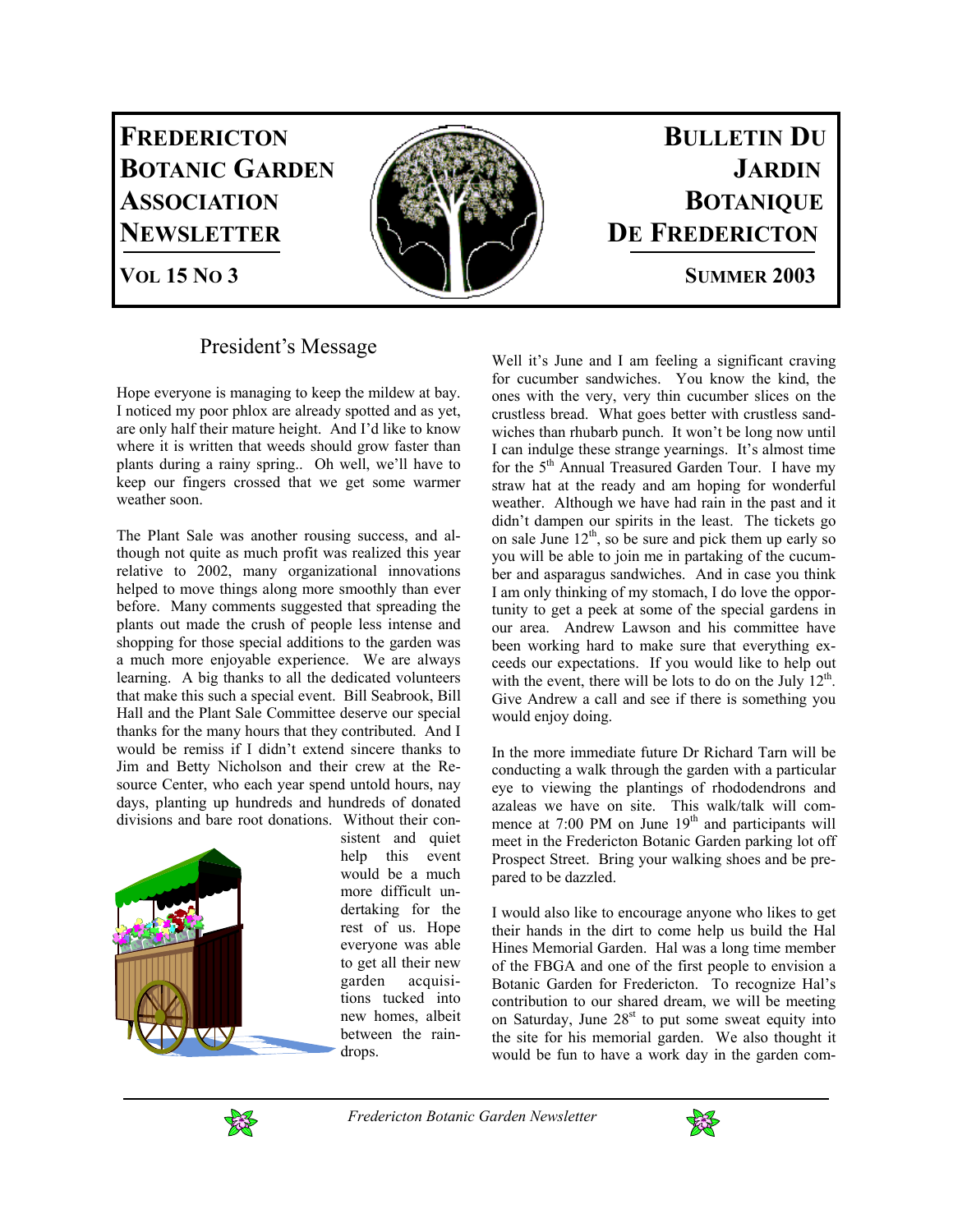#### Summer 2003 Page 2

plete with a potluck lunch. Many hands, light work and all that, so please join us. It's a great way to meet gardening friends. More information on this activity will be found further on in the Newsletter.

Don't forget to keep looking at the website to stay abreast of the ongoing adventures in the Fredericton Botanic Garden frederictonbotanicgarden.com

Hope to see everyone soon at one event or another.

Happy gardening Everyone!!

## Recognition Day

The Fredericton Botanic Garden Association is planning a Recognition Day to be held September  $7<sup>th</sup>$  2003. This is an attempt to formally acknowledge and thank a few of the special people who have given greatly of themselves over the years in an effort to keep the Garden growing and



evolving. Please join us at the Top of the Garden, off Prospect Street, between the hours of 3 and 5 PM. Light refreshments will be provided. If you have someone in mind that you feel merits such recognition, please send along the name and a short summary of why you think this individual deserves your nomination. Please send nominations to fbga@nb.aibn.com no later than July 15th.

# **Five Year Development Plan**

The new Five Year Development Plan identifies priorities and provides cost estimates for the next developments for the FBG. The planning document is to guide the work in the Garden



over the next few years and to be used to prepare information material used in fundraising. The Plan was prepared for the FBGA by the Fredericton landscape design company Daniel K. Glenn Ltd.

The Plan was accepted at a special meeting of the FBGA Board in July. It was then presented to the Local Improvement Association Board that has both FBGA and City of Fredericton members. On September 16 President Louis-Philippe Albert, accompanied by Richard Tarn and Howard Fritz, presented the Plan to the City of Fredericton at a meeting of the Council in Committee. The presentation was well received and Council was asked to formally endorse the Plan and did so at a later date. Following the Council presentation President Albert was interviewed on CBC's Information Morning by Barbara Roberts, and *The Daily Gleaner* gave good coverage to the Plan.

Six major issues are addressed in the Plan. First is the service road that in places exceeds the maximum recommended slope for pedestrians and restricts access because of its grade. Sweeping S-shaped curves below the entrance garden lengthen the road and create an acceptable grade, while avoiding major impact on the mature woods behind the ball field. The second issue is the Prospect Street parking lot shared with the ball fields and a persistent cause of erosion at the Garden entrance. The recommended paved and organized parking area will control erosion and help provide a better sense of entry into the Garden. The third issue also involves the Prospect Street entrance - the need for visitor facilities including washrooms, a reception area and program space. These are proposed to be met in a new building on the east side of the parking lot on the edge of the Odell woods and would provide the main entry into the Garden.

Recent experience in the Garden has shown that the Entrance Garden does not provide sufficient open space for crowds and tents at events such as the Treasured Garden Tour. To create a multi-purpose space the Plan recommends a large oval lawn immediately below the entrance. The road and false stream are moved to the Odell boundary. Below the new Open Space and between the wide curves of the re-aligned road is the Children's Garden. Responding to the priority to establish program activities this Garden contains a series of mini-modules with the potential to be wholly or partially planted and maintained as part of the Garden's children's programming.



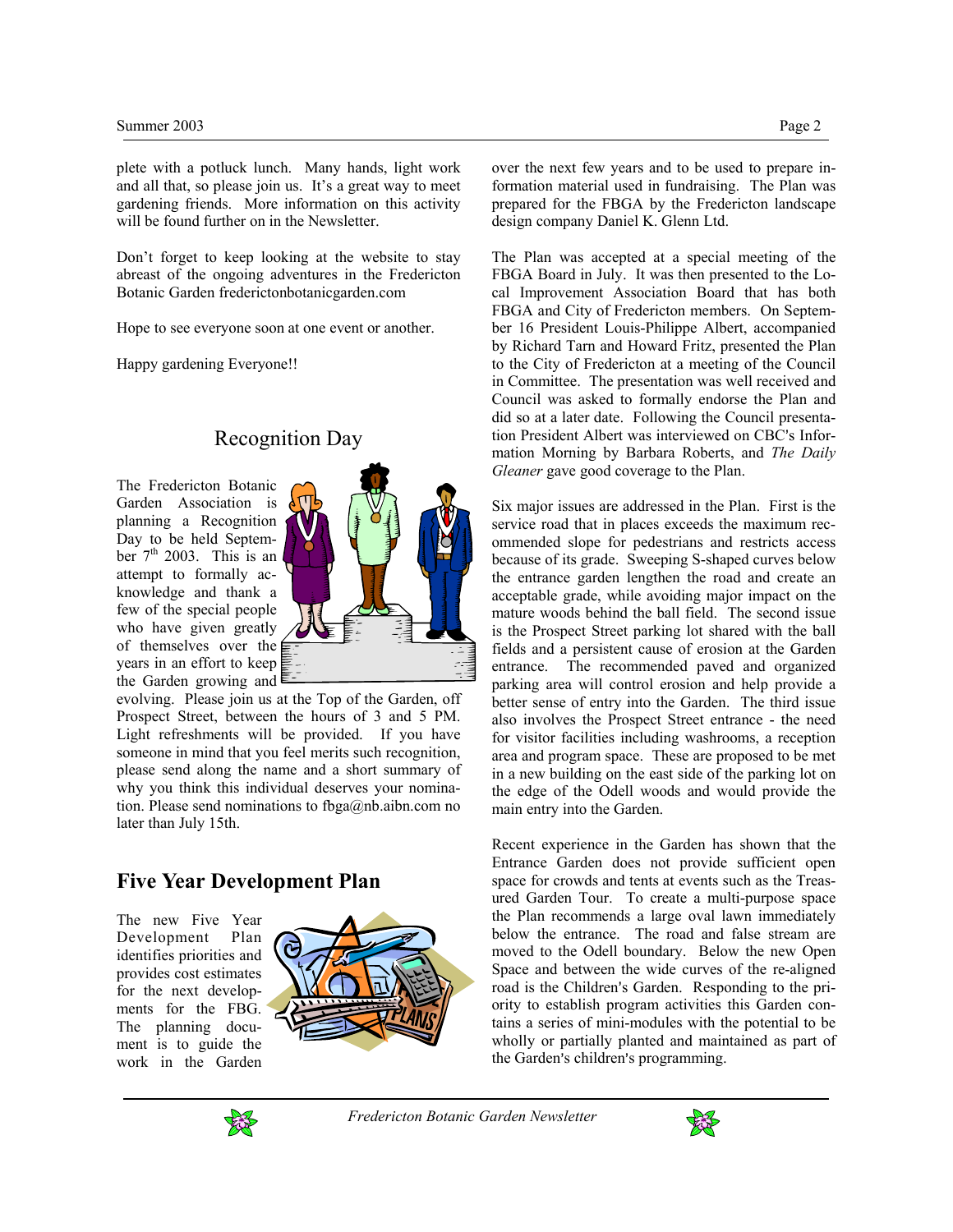#### Summer 2003 Page 3

The sixth issue is the maintenance compound. Cameron Court is confirmed as the recommended location for reasons of access. However, the screening of the area between the compound and the neighbouring residences is to continue and the service road is moved to the east of the compound adjacent to the Odell boundary before swinging back to its present alignment.

Richard Tarn Site Development Committee Chair

# **Volunteers Needed for Garden Project**

Would you like to help prepare the next garden? Are



you available to help on June 28 or July 5 On these two Saturdays members are invited to come and help create the memorial garden for Hal Hinds, the founding president of the FBGA. The garden overlooks the large pond and includes a spring which runs into the pond. It is to feature

primulas and other moisture and shade loving plants. Member and landscape designer Brian Parker has volunteered his time to design the garden and lead the construction.

If anyone had a uncommon or very nice example of a hosta, fern, primrose or other shade tolerant plant they would like to contribute to the design would they please call me at 450-3898 or email at rootb@nbnet. nb.ca. I want to control what comes in before construction begins and make sure that everything has a place to go. Please do not bring plants the day of the work or we may have to just put it into the holding bed at the garden.

Members who wish to help are welcome to join the work group on Saturday June 28 or Saturday July 5. Work will start at 9:00 am and continue for the day. The Garden Resource Centre will be our base. Lunch will be a pot luck picnic. Please bring your own tools - shovels, spades, rakes. There will be a variety of jobs to grub out and prepare the site for planting. We look forward to seeing some of you there. For further information please call Richard Tarn (450-8885), chair of the Site Development Committee



by Lucy Dyer, chair of the Membership Committee.

The Membership Booth at the annual Plant Sale was successful in signing up 18 new members, thanks to the outstanding efforts of the volunteers manning the membership area at the Sale. A very hearty welcome to the Association to all!! We nearly matched last year's record of 19 new members. In addition, 10 members took advantage of the opportunity to renew, bringing the total membership to 320 (many of which are family memberships, representing at least two individuals).

A beautiful basket containing many items was prepared by Nancy Beltrandi to

use as a prize for new members joining the Association at the Plant Sale. It was won in a raffle at the end of the sale by John King. A lovely book on roses for Canadian gardens (by Robert Osbourne and Beth Powning) was raffled to a renewing member, and this was won by Molly MacKenzie. Congratulations to both!



The committee (Nancy Beltrandi, Wendy Bourque, Carla Ward and Lucy Dyer) is very appreciative of the help of many volunteers in setting up and decorating the membership area - including hanging tissue-paper butterflies made from a pattern obtained by Carla Ward. Special thanks go to Mitch and Wendy Bourque for lending us their magnificent fountain, and for creating 2 chalkboards.



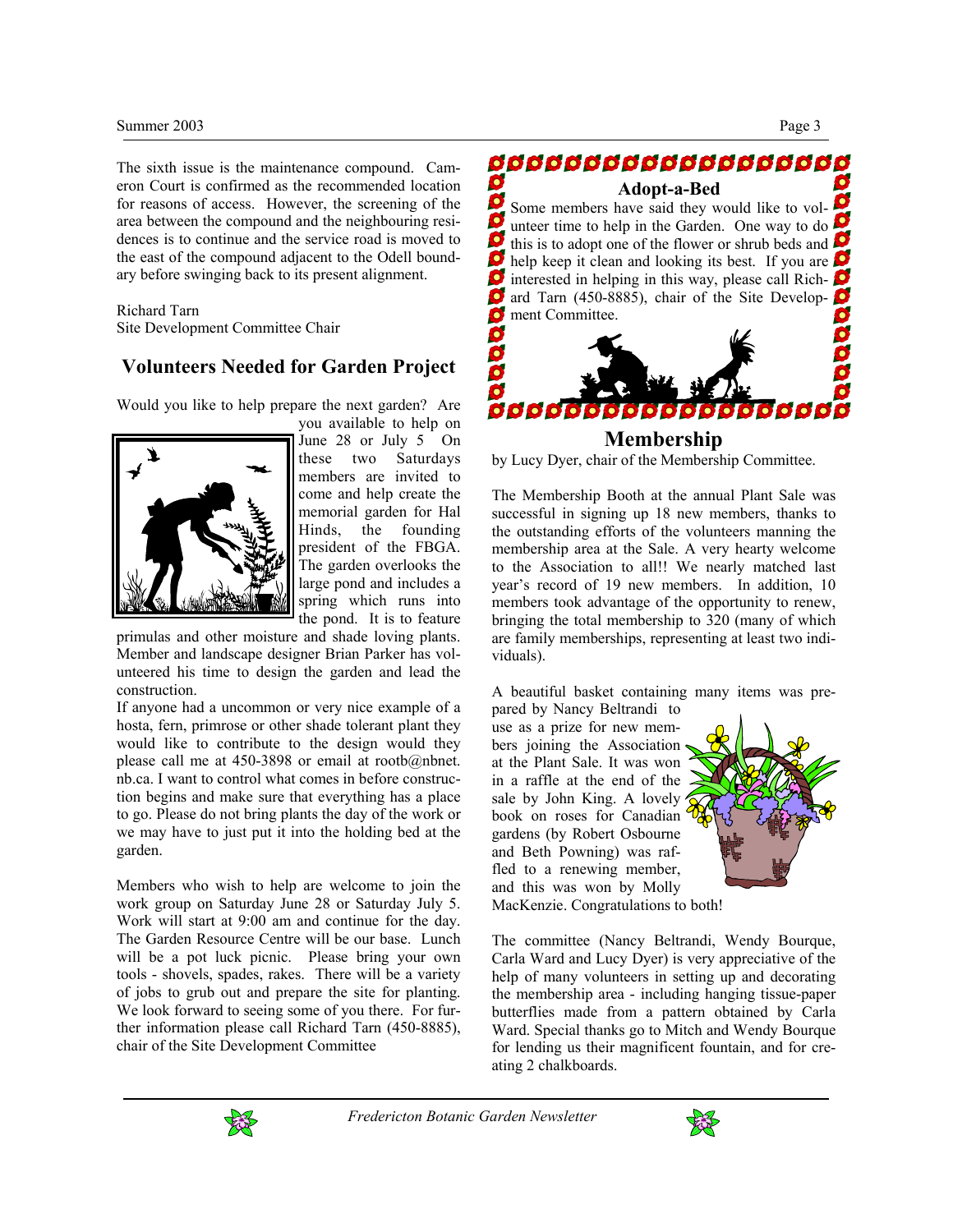# **15th Annual Plant sale**

May 25 was the day of our  $15<sup>th</sup>$  annual plant sale. As luck would have it it turned out weatherwise to be a cold, wet, altogether dirty day. In spite of the weather a long line of regulars appeared prior to the noon opening. The general feelings were that there were fewer people at the sale this year than in the past.

However those that did come spent handsomely and our net proceeds from both the raffle and the sale were \$13,511.00.

The two Bills would like to express their thanks to the members of the Plant Sale committee who worked tirelessly on this project since November 2002. We would also like to thank those many members who donated plants, for without your donations there would have been sale.

A special thanks is extended tho those members who worked so hard setting up the Market on May 24 and to those that turned up to help on sale day. It really was a tremendous effort by all concerned **THANKS**.

Just for your information and so that you can begin planning, the 2004 plant sale will be held on Sunday May 30 starting at 12 noon. The committee to organise the sale will begin meeting in November we really hope to see you there.

Bill Hall and Bill Seabrook

#### This summer the FBGA is supporting two students in the Garden—Stephanie Hogue and Catherine Trudel. The students are supported in part by a New Brunswick S.E.E.D grant and a federal Summer Career Placement grant. Our students are working under City employee and student Robin Byres. Jeff Graham continues to oversee the work in the garden as well as activities in Odell

Park. Please welcome the students when you see them during your visits to the Garden



# **Give a gift membership Fredericton Botanic Garden Association** Membership privileges include - Newsletters; advance notice, by email of all events; 10 % discount at  *Capital Landscape and City Designers Co-op Country Store - Corn Hill Nursery Green Village - Old Orchard Crafts Scott's Nursery - Wetmore's Nursery Please give my gift Membership to*\_\_\_\_\_\_\_\_\_\_\_\_\_\_\_\_\_\_\_\_\_\_\_\_\_\_\_\_\_\_\_\_\_ *from*\_\_\_\_\_\_\_\_\_\_\_\_\_\_\_\_\_\_\_\_\_\_\_\_\_\_\_\_\_\_  $\mathcal{L}=\mathcal{L}=\mathcal{L}=\mathcal{L}=\mathcal{L}=\mathcal{L}=\mathcal{L}=\mathcal{L}=\mathcal{L}=\mathcal{L}=\mathcal{L}=\mathcal{L}=\mathcal{L}=\mathcal{L}=\mathcal{L}=\mathcal{L}=\mathcal{L}=\mathcal{L}=\mathcal{L}=\mathcal{L}=\mathcal{L}=\mathcal{L}=\mathcal{L}=\mathcal{L}=\mathcal{L}=\mathcal{L}=\mathcal{L}=\mathcal{L}=\mathcal{L}=\mathcal{L}=\mathcal{L}=\mathcal{L}=\mathcal{L}=\mathcal{L}=\mathcal{L}=\mathcal{L}=\mathcal{$ Address Address  $\mathcal{L}$  , the contribution of the contribution of the contribution of the contribution of the contribution of the contribution of the contribution of the contribution of the contribution of the contribution of the contri City Prov. Postal Code City Prov. Postal Code  $\overline{\phantom{a}}$ email email  **Individual \$20 Family \$35 Student \$15 Senior \$15 Enclosed is my cheque for \$\_\_\_\_\_\_\_\_\_**  Please mail to FBGA, PO Box 57, Station A, Fredericton,



 *Fredericton Botanic Garden Newsletter*